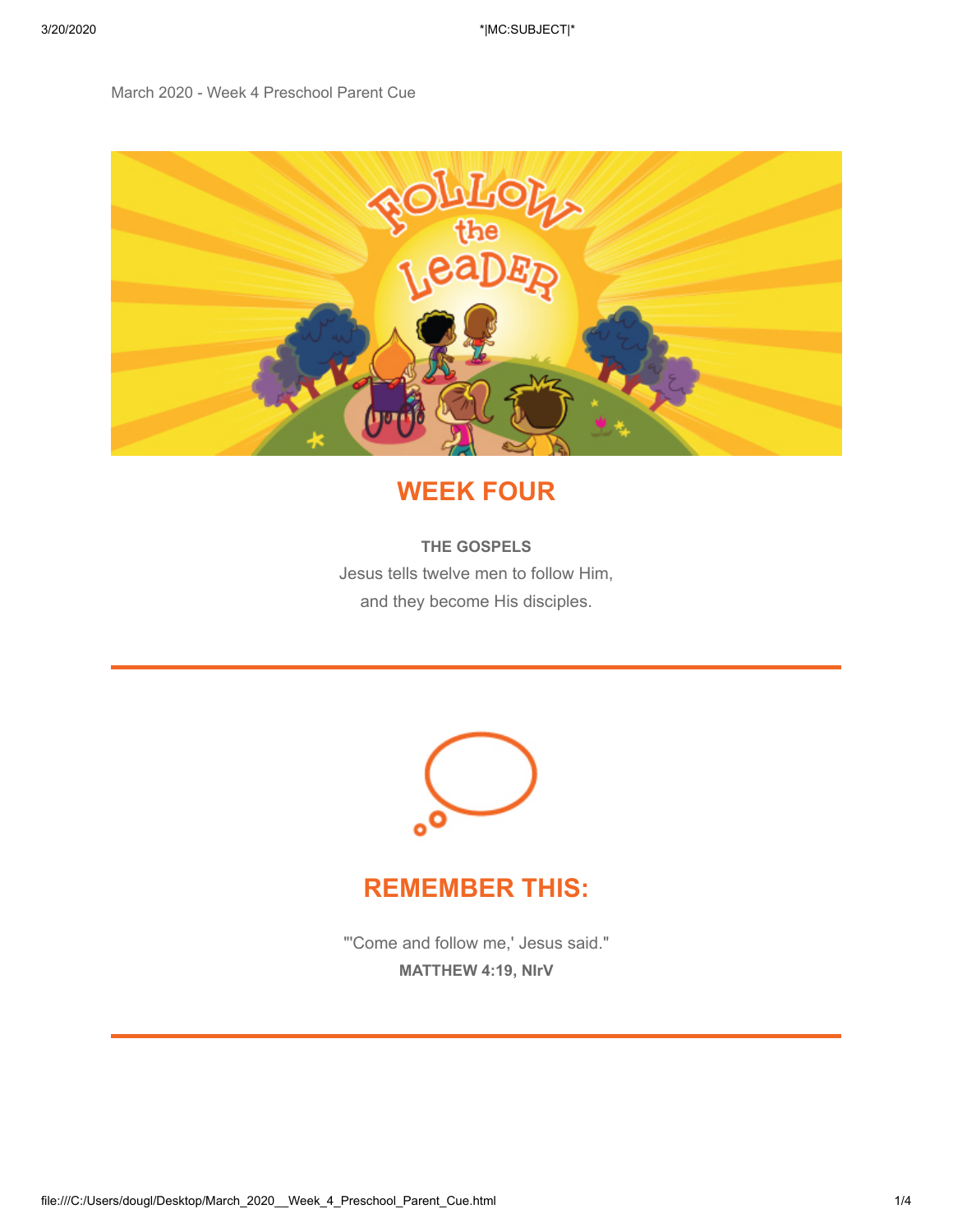3/20/2020 \*|MC:SUBJECT|\*



### **SAY THIS:**

Who can you follow? **I can follow Jesus.**

## **BASIC TRUTH:**

**JESUS WANTS TO BE MY FRIEND FOREVER.**



Add two dolls or action figures to bath time. Tell your child to bathe his/her doll/action figure and you are going to follow what he/she does when you wash your doll/action figure. Thank your child for showing you how to bathe your doll/action figure. Talk about how God sent Jesus to show us how to love people. When we follow Jesus, He always leads us the best way.

### **FROM PARENT CUE:**